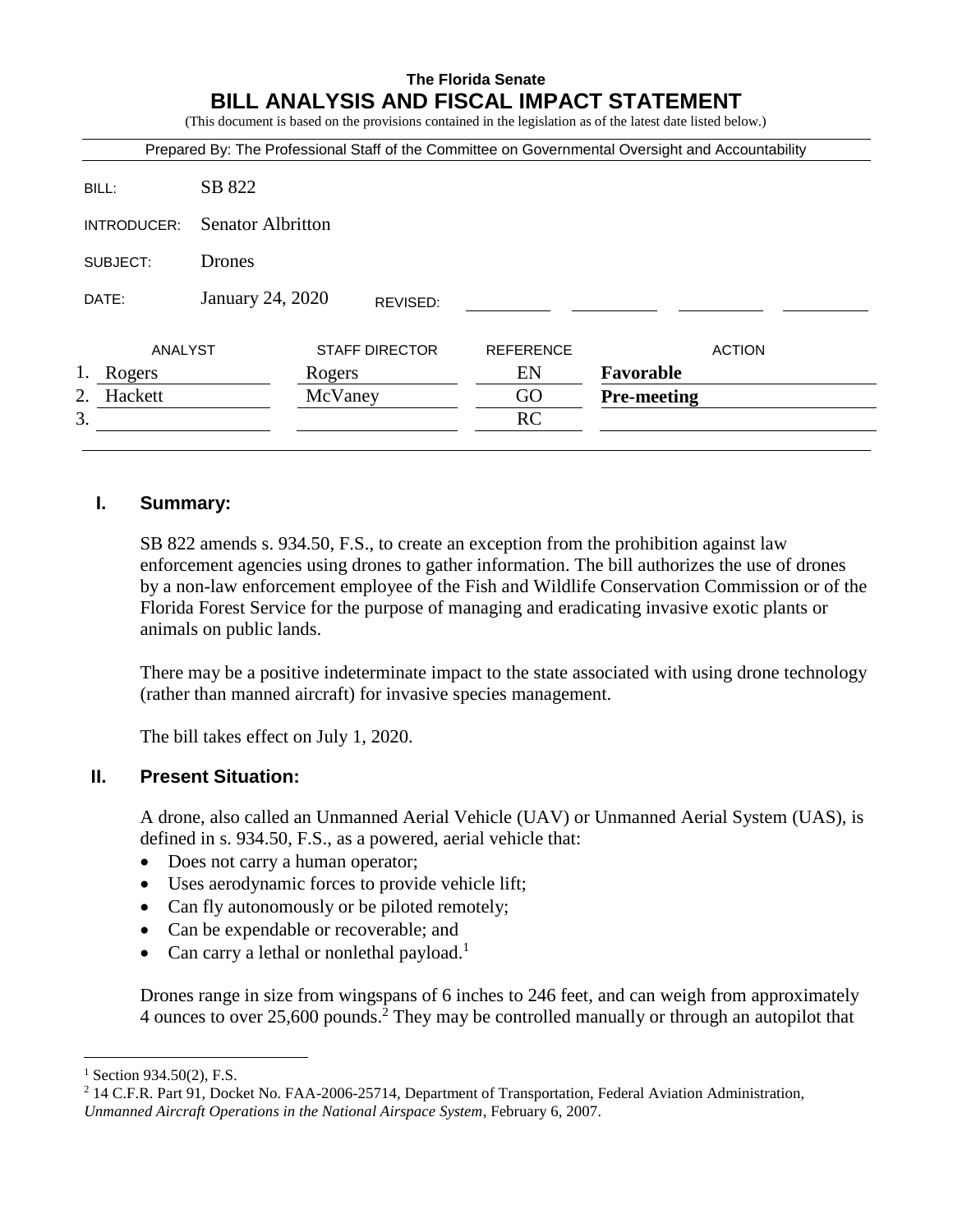uses a data link to connect the drone's pilot to the drone.<sup>3</sup> Drones can be equipped with infrared cameras,<sup>4</sup> and "LADAR" (laser radar).<sup>5</sup> In 2011, it was reported that the U.S. Army contracted with two corporations to develop facial recognition and behavioral recognition technologies for drone use.<sup>6</sup>

### **Federal Aviation Authority**

In February 2012, Congress passed the Federal Aviation Authority (FAA) Modernization and Reform Act of 2012 (Act), which required the FAA to safely open the nation's airspace to drones by September 2015.<sup>7</sup> The FAA regulates the use of drones as it does all aircraft in the national airspace, with an emphasis on safety, efficiency, and national security, but views considerations such as privacy beyond the scope of FAA authority.<sup>8</sup>

Under the authority granted in the 2012 Act, the FAA issued its regulations on the operation and certification of small (less than 55 pounds at take-off) unmanned aircraft systems in June  $2016$ .<sup>9</sup> The 2016 small drone regulations are still in effect and include airspace restrictions and a waiver mechanism allowing for deviations from drone operational restrictions upon application and authorization by the  $FAA<sup>10</sup>$ 

<sup>5</sup> The research and development laboratory at the Massachusetts Institute of Technology has developed airborne ladar systems that generate detailed 3D imagery of terrain and structures, including those beneath dense foliage. The lab reports that the micro-ladar could be used under both clear and heavy foliage conditions for surveillance and reconnaissance missions as well as for humanitarian assistance and disaster relief operations. Lincoln Laboratory, Massachusetts Institute of Technology, R & D Projects, *Micro-ladar*[, https://www.ll.mit.edu/r-d/projects/micro-ladar](https://www.ll.mit.edu/r-d/projects/micro-ladar) (last visited Dec. 23, 2019). <sup>6</sup> Popular Science, Clay Dillow, *Army Developing Drones That Can Recognize Your Face From a Distance,* September 28, 2011,<https://www.popsci.com/technology/article/2011-09/army-wants-drones-can-recognize-your-face-and-read-your-mind/> (last visited Dec. 23, 2019); *see also* PoliceOne.com, 2017 Guide to Emerging Technologies, Val Van Brocklin, *Facial recognition technology and a 'reasonable expectation of privacy',* May 16, 2017, [https://www.policeone.com/emerging-tech](https://www.policeone.com/emerging-tech-guide/articles/facial-recognition-technology-and-a-reasonable-expectation-of-privacy-cxdcrWsBRCu8Dieb/)[guide/articles/facial-recognition-technology-and-a-reasonable-expectation-of-privacy-cxdcrWsBRCu8Dieb/](https://www.policeone.com/emerging-tech-guide/articles/facial-recognition-technology-and-a-reasonable-expectation-of-privacy-cxdcrWsBRCu8Dieb/) (last visited Dec. 23, 2019).

9 *Id.* <sup>10</sup> *Id*.

 $\overline{a}$ 3 *Id*.

<sup>4</sup> Infrared cameras can see objects through walls based on the relative levels of heat produced by the objects. *Drones in Domestic Surveillance Operations: Fourth Amendment Implications and Congressional Response*, Congressional Research Service, April 3, 2013, *available at* [www.fas.org/sgp/crs/natsec/R42701.pdf;](http://www.fas.org/sgp/crs/natsec/R42701.pdf) Search and rescue drones equipped with thermal imaging help first responders identify the location of people lost in chaotic scenes, and police departments have started using drones with thermal capabilities to identify the location of suspects while keeping an infrared eye on their officers. *Best Infrared Drones (Buying Guide)*, Spire Drones,<https://buythebestdrone.com/best-infrared-drones/> (last visited Dec. 23, 2019).

<sup>7</sup> Public Law 112-95, February 14, 2012, The FAA Modernization and Reform Act of 2012, *Drones in Domestic Surveillance Operations: Fourth Amendment Implications and Congressional Response*, Congressional Research Service, April 3, 2013, *available at* [www.fas.org/sgp/crs/natsec/R42701.pdf.](http://www.fas.org/sgp/crs/natsec/R42701.pdf)

<sup>8</sup> 14 C.F.R. Parts 21, 43, 61, 91, 101, 107, 119, 133, and 183; *Operation and Certification of Small Unmanned Aircraft Systems*, 81 Fed. Reg. 42064-42214.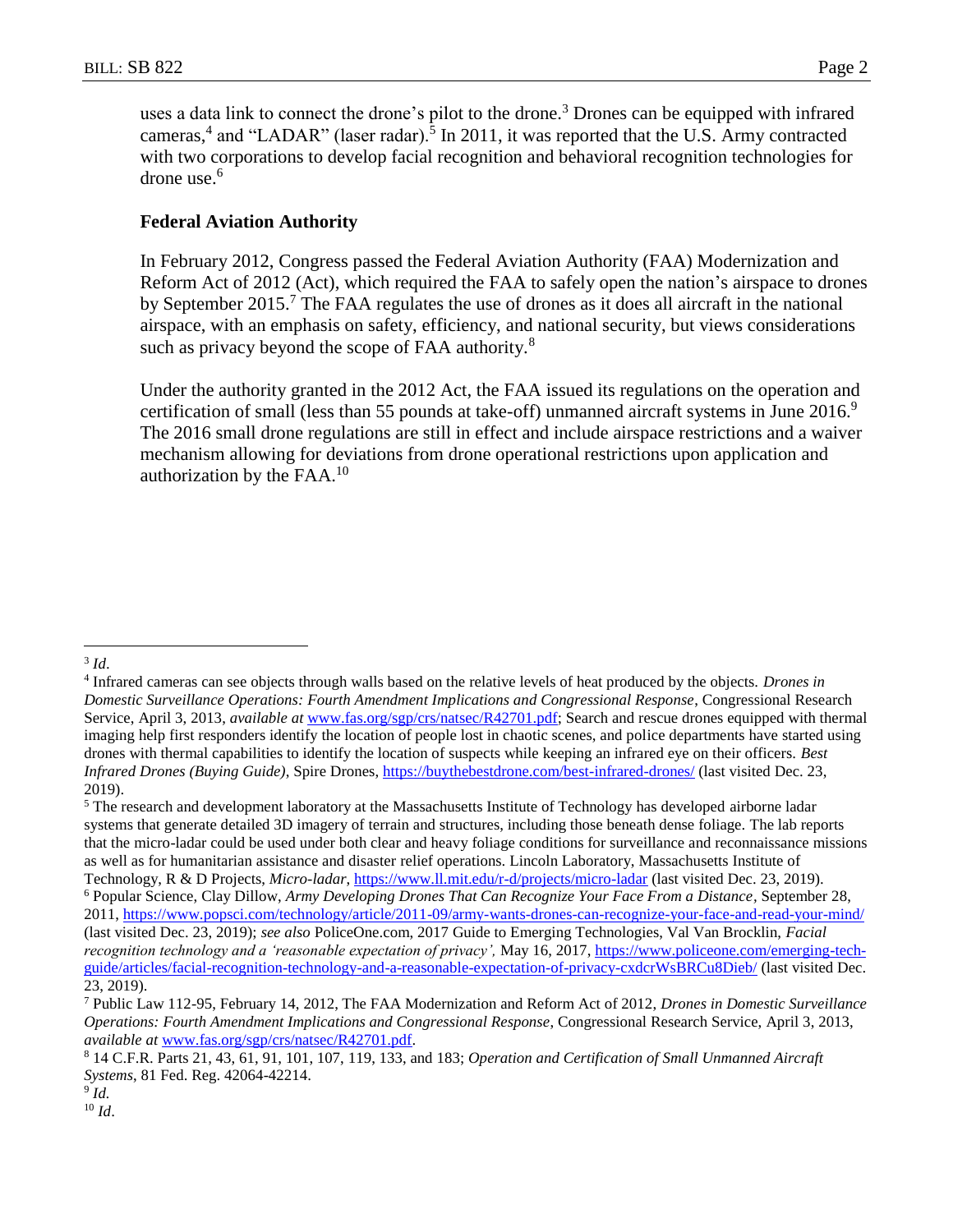#### *FAA Drone Airspace Restrictions*

The FAA has designated generally restricted airspace including drone flight around and over sports stadiums and wildfires at specified times or under specified conditions. Drone operators must educate themselves on these restrictions prior to flying.<sup>11</sup>

### **Use of Drones in Florida – Section 934.50, F.S.**

A law enforcement agency is defined in s. 934.50, F.S., as a lawfully established state or local public agency that is responsible for the prevention and detection of crime, local government code enforcement, and the enforcement of penal, traffic, regulatory, game, or controlled substance laws.<sup>12</sup>

Section 934.50(3)(b), F.S., provides that a real property owner, tenant, occupant, invitee, or licensee of the property is presumed to have a reasonable expectation of privacy from drone surveillance<sup>13</sup> of the property or the owner, tenant, occupant, invitee, or licensee by another person, state agency,<sup>14</sup> or political subdivision,<sup>15</sup> if he or she cannot be seen by persons at ground level who are in a place they have a legal right to be.<sup>16</sup>

Section 934.50, F.S., prohibits law enforcement agencies from using a drone to gather evidence or other information, with certain exceptions.<sup>17</sup> Evidence obtained or collected by a law enforcement agency using a drone is not admissible in a criminal prosecution in any court of law in this state unless it is permitted under one of the statute's exceptions.<sup>18</sup> An aggrieved party may initiate a civil action against a law enforcement agency to obtain all appropriate relief in order to prevent or remedy a violation of s. 934.50, F.S.<sup>19</sup>

<sup>&</sup>lt;sup>11</sup> It is a federal crime, punishable by up to 12 months in prison, to interfere with firefighting efforts on public lands. Congress has authorized the FAA to impose a civil penalty of up to \$20,000 against any drone pilot who interferes with wildfire suppression, law enforcement or emergency response operations. FAA, Unmanned Aircraft Systems, *Airspace Restrictions,* [https://www.faa.gov/uas/where\\_to\\_fly/airspace\\_restrictions/#wildfires](https://www.faa.gov/uas/where_to_fly/airspace_restrictions/#wildfires) (last visited Nov. 6, 2019).  $12$  Section 934.50(2)(d), F.S.

<sup>&</sup>lt;sup>13</sup> Surveillance is defined in. s.  $934.50(2)(e)$ , F.S.: With respect to an owner, tenant, occupant, invitee, or licensee of privately owned real property, the observation of such persons with sufficient visual clarity to be able to obtain information about their identity, habits, conduct, movements, or whereabouts; or with respect to privately owned real property, the observation of such property's physical improvements with sufficient visual clarity to be able to determine unique identifying features or its occupancy by one or more persons.

<sup>&</sup>lt;sup>14</sup> A state agency, as defined in s. 11.45, F.S., is a separate agency or unit of state government created or established by law and includes, but is not limited to, the following and the officers thereof: authority, board, branch, bureau, commission, department, division, institution, office, officer, or public corporation, as the case may be, except any such agency or unit within the legislative branch of state government other than the Florida Public Service Commission.

<sup>&</sup>lt;sup>15</sup> A political subdivision is defined in s. 11.45, F.S., as a separate agency or unit of local government created or established by law and includes, but is not limited to, the following and the officers thereof: authority, board, branch, bureau, city, commission, consolidated government, county, department, district, institution, metropolitan government, municipality, office, officer, public corporation, town, or village.

<sup>16</sup> Section 934.50(3)(b), F.S.; *see also* s. 934.50(5)(b)-(d) F.S., providing for compensatory damages, injunctive relief, attorney fees, and punitive damages for a violation of s. 934.50(3)(b), F.S.

 $17$  Section 934.50(3)(a), F.S.

<sup>18</sup> Section 934.50(6), F.S.

 $19$  Section 934.50(5)(a), F.S.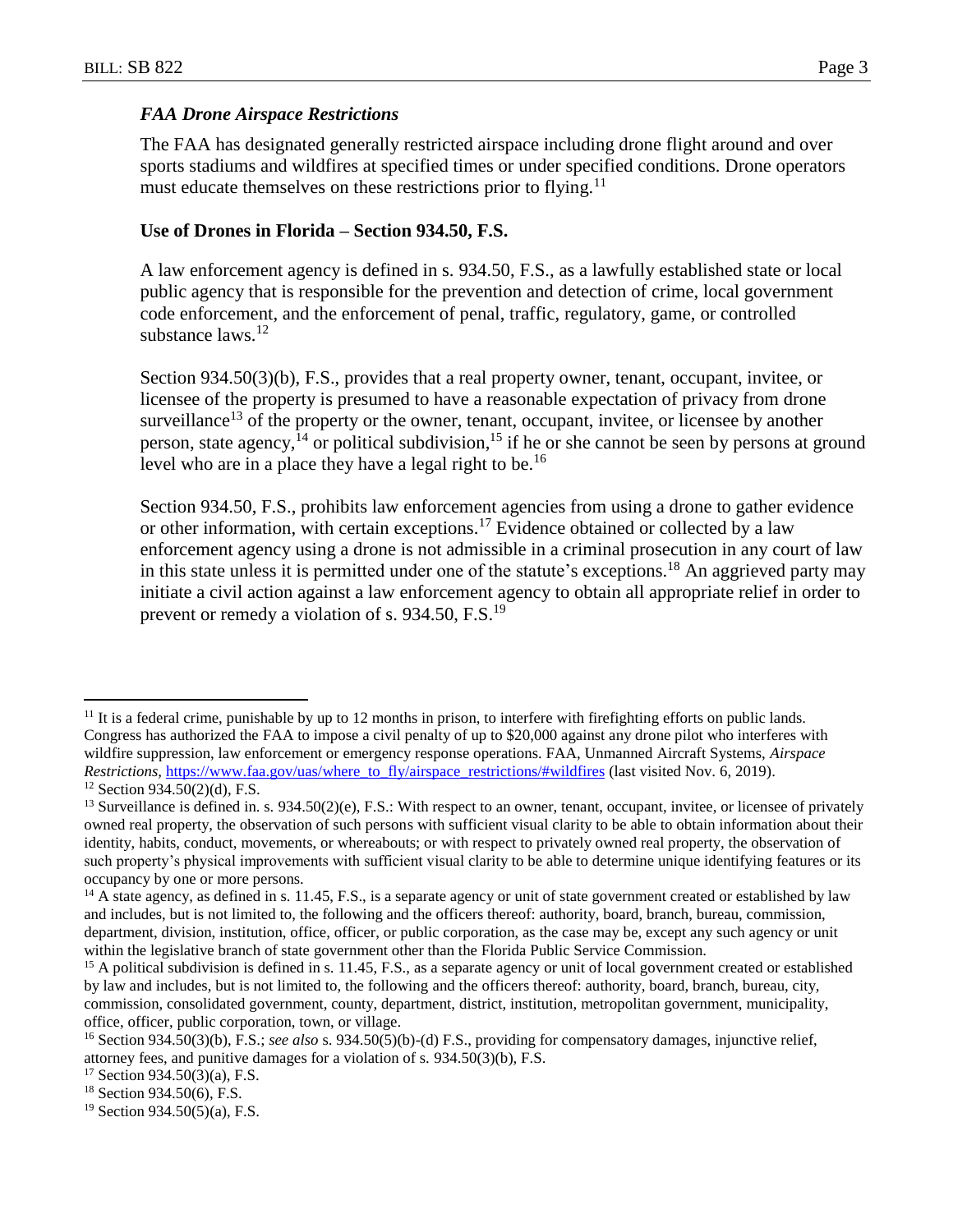$\overline{a}$ 

The exceptions in s. 934.50(4), F.S., for law enforcement agencies using drones to gather evidence and other information are as follows:

- The U.S. Secretary of Homeland Security determines that credible intelligence exists indicating a high risk of a terrorist attack by an individual or organization and the drone is used to counter the risk;
- The law enforcement agency first obtains a search warrant authorizing the use of a drone; or
- The law enforcement agency has reasonable suspicion that swift action is necessary to prevent imminent danger to life or serious damage to property, to forestall the imminent escape of a suspect or the destruction of evidence, or to achieve purposes including, but not limited to, facilitating the search for a missing person.<sup>20</sup>

Non-law enforcement exceptions authorize use of a drone:

- By a person or an entity engaged in a business or profession licensed by the state if the drone is used only to perform reasonable tasks within the scope permitted under such person's or entity's license.
- By a property appraiser who uses a drone solely for the purpose of assessing property for ad valorem taxation.
- To capture images by or for an electric, water, or natural gas utility.
- For aerial mapping, if the person or entity using a drone for this purpose is operating in compliance with Federal Aviation Administration regulations.
- To deliver cargo, if the person or entity using a drone for this purpose is operating in compliance with Federal Aviation Administration regulations.
- To capture images necessary for the safe operation or navigation of a drone that is being used for a purpose allowed under federal or Florida law.
- By a communications service provider for routing, siting, installation, maintenance, or inspection of facilities used to provide communications services.

The Fish and Wildlife Conservation Commission, $2<sup>1</sup>$  the Florida Department of Agriculture and Consumer Services (housing the Florida Forest Service<sup>22</sup> and the Office of Agricultural Law Enforcement<sup>23</sup>), and the Department of Environmental Protection<sup>24</sup> all have law enforcement personnel and could be considered law enforcement agencies.

### **Weaponized Drones Prohibited in Florida**

In Florida, s. 330.411, F.S., prohibits a person from possessing or operating an unmanned aircraft or unmanned aircraft system as defined in s. 330.41, F.S., with an attached weapon, firearm,

<sup>&</sup>lt;sup>20</sup> Section 934.50(4)(a)-(c), F.S. There are additional exceptions to the prohibition on the use of drones that are not law enforcement agency related. These exceptions can be found in s. 934.50(4)(d)-(j), F.S.

<sup>21</sup> FWC, *Law Enforcement*,<https://myfwc.com/about/inside-fwc/le/> (last visited Dec. 27, 2019).

<sup>&</sup>lt;sup>22</sup> DACS, Florida Forest Service,<https://www.fdacs.gov/Divisions-Offices/Florida-Forest-Service> (last visited Dec. 27, 2019).

<sup>23</sup> DACS, *Office of Agricultural Law Enforcement*[, https://www.fdacs.gov/Divisions-Offices/Agricultural-Law-Enforcement](https://www.fdacs.gov/Divisions-Offices/Agricultural-Law-Enforcement) (last visited Dec. 27, 2019).

<sup>24</sup> DEP, *Division of Law Enforcement and Emergency Response*[, https://floridadep.gov/dleer](https://floridadep.gov/dleer) (last visited Dec. 27, 2019).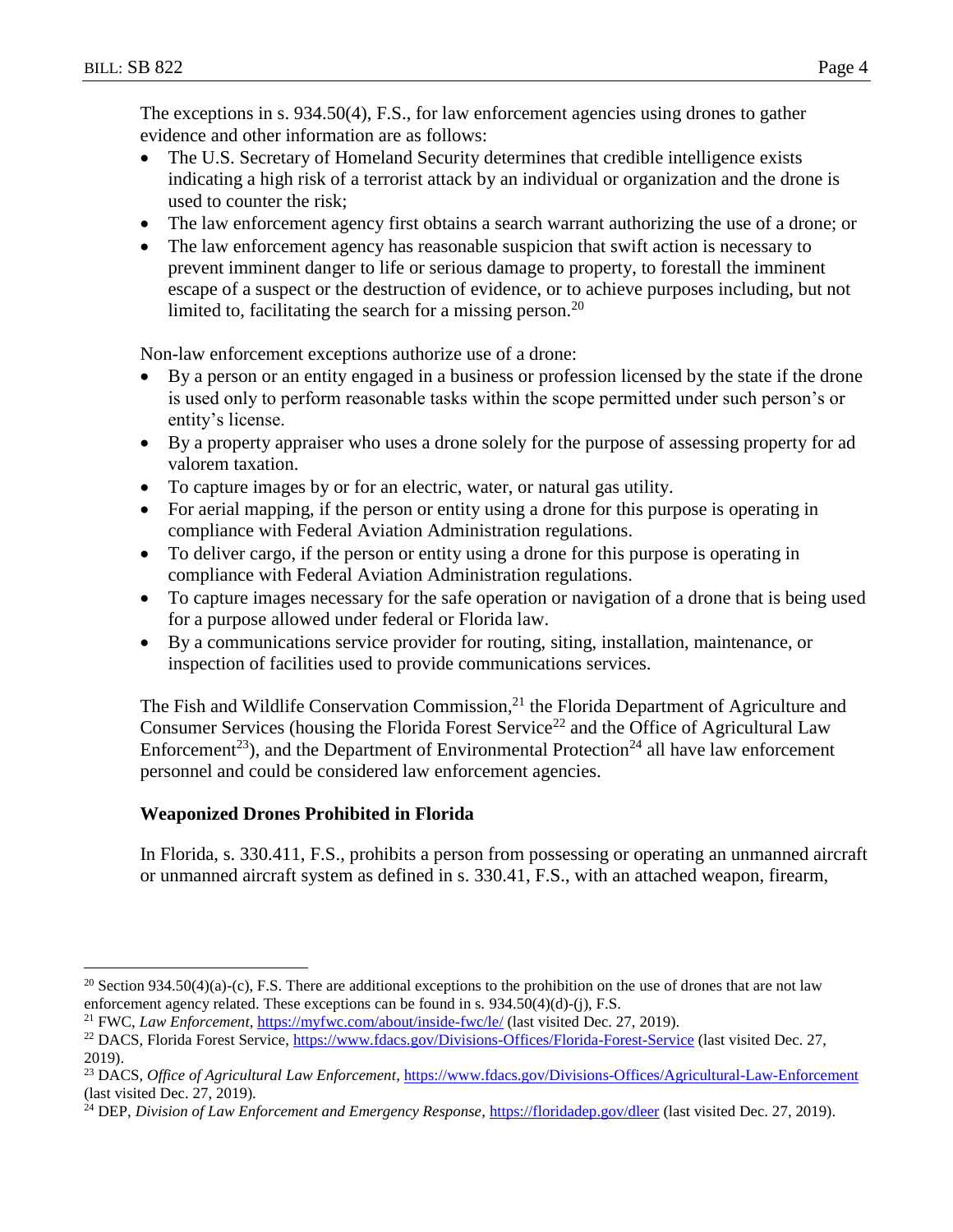explosive, destructive device, or ammunition as defined in s. 790.001, F.S.<sup>25</sup> North Dakota is the only state that allows law enforcement agencies to utilize weaponized drones. The weapons are limited to the non-lethal variety such as tear gas, rubber bullets, beanbags, pepper spray, and tasers. 26

### **Use of Drones for Land Management**

The U.S. Department of Interior  $(DOI)^{27}$  and the U.S. Forest Service<sup>28</sup> use drones extensively to enhance science, safety, and savings in relation to their core missions. Drones can be less disruptive to sensitive animal species than manned aircraft.<sup>29</sup> They can carry sophisticated sensors and possess the ability to transmit real-time data that can be recorded for future analysis.<sup>30</sup> Drones can gather repeatable, scientifically valid observations leading to better science and therefore better policy decisions.<sup>31</sup> DOI missions often expose personnel to significant safety hazards. From 1937 to 2000, 66 percent of all field biologist fatalities in DOI were aviation-related.<sup>32</sup> Additionally, drones have also been used to replace ground personnel in certain missions, reducing their risk of injury. The cost of using drones can be significantly less expensive than using manned flights.<sup>33</sup> DOI identifies the following types of endeavors as being particularly well suited to drone technology:

- Wildfires;
- Wildlife Monitoring;
- Hydrology;
- Geological surveys;
- Geophysical surveys; and
- Volcanic activity. $34$

The U.S. Fish and Wildlife Service uses drones for wildfire detection and observation, invasive plant and animal monitoring and mapping, wildlife population counts, mapping coastal erosion, discovering illegal activity on public lands, and search and rescue operations.<sup>35</sup>

<sup>&</sup>lt;sup>25</sup> Section 330.41(2)(c), F.S., defines an unmanned aircraft system as a drone and its associated elements, including communication links and the components used to control the drone which are required for the pilot in command to operate the drone safely and efficiently; s. 330.41(2)(b), F.S., specifies that "drone" has the same meaning as s. 934.50(2), F.S. <sup>26</sup> North Dakota House Bill 1328 (2015), *available at* [https://www.legis.nd.gov/assembly/64-2015/documents/15-0259-](https://www.legis.nd.gov/assembly/64-2015/documents/15-0259-05000.pdf?20150501154934) [05000.pdf?20150501154934.](https://www.legis.nd.gov/assembly/64-2015/documents/15-0259-05000.pdf?20150501154934)

<sup>27</sup> Department of Interior, *Unmanned Aircraft Systems (UAS) Integration Strategy* (2015-2020), *available at* [https://www.doi.gov/sites/doi.gov/files/uploads/DOI\\_UAS\\_Integration\\_Strategy\\_2015-2020.pdf.](https://www.doi.gov/sites/doi.gov/files/uploads/DOI_UAS_Integration_Strategy_2015-2020.pdf)

<sup>&</sup>lt;sup>28</sup> U.S. Forest Service, *Unmanned Aircraft Systems*,<https://www.fs.fed.us/managing-land/fire/aviation/uas> (last visited Dec. 23, 2019).

<sup>29</sup> Department of Interior, *Unmanned Aircraft Systems (UAS) Integration Strategy* (2015-2020), *available at* [https://www.doi.gov/sites/doi.gov/files/uploads/DOI\\_UAS\\_Integration\\_Strategy\\_2015-2020.pdf.](https://www.doi.gov/sites/doi.gov/files/uploads/DOI_UAS_Integration_Strategy_2015-2020.pdf)

<sup>30</sup> *Id*.

<sup>31</sup> *Id*.

<sup>32</sup> *Id*.

<sup>33</sup> *Id*.

<sup>34</sup> Department of Interior Office of Aviation Services, *DOI Unmanned Aircraft Systems (UAS)*, <https://www.doi.gov/aviation/uas> (last visited Dec. 23, 2019).

<sup>35</sup> U.S. Fish and Wildlife Service, *Unmanned Aircraft Systems take flight in Southeast Region*, <https://www.fws.gov/southeast/articles/unmanned-aircraft-systems-take-flight-in-southeast-region/> (last visited Dec. 23, 2019).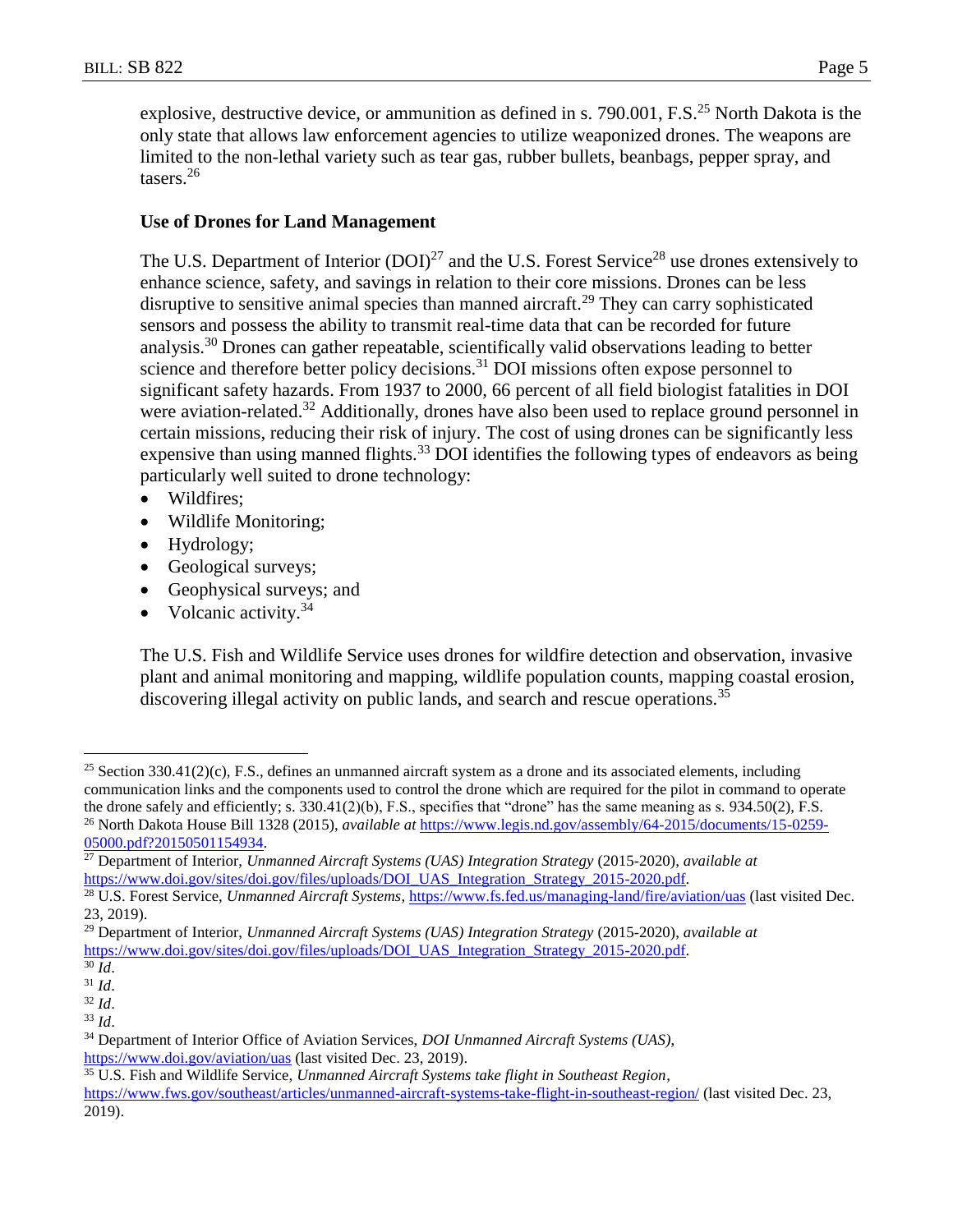#### **Invasive Species Management**

The Florida Fish and Wildlife Conservation Commission (FWC) regulates nonnative animal species and invasive aquatic plants.<sup>36</sup> Nonnative species are animals living outside captivity and which are not historically present in the state.<sup>37</sup> More than 500 fish and wildlife nonnative species have been documented in Florida.<sup>38</sup> Nonnative species do not all pose a threat to Florida's ecology, but some can become invasive species by causing harm to native species and domestic pets, posing a threat to human health and safety, or causing economic damage.<sup>39</sup> A few of Florida's nonnative species arrived by natural range expansions, but many were introduced by humans. The most common pathway by which exotic fish and wildlife species find their way into Florida's habitats is through escape or release by pet owners.<sup>40</sup>

Examples of invasive species in Florida that were originally pets are Burmese pythons, Nile monitor lizards, Gambian pouched rats, monk parakeets, and Cuban tree frogs. Other invasive species in Florida include lionfish, several other species of python and anaconda, wild boar, Rhesus macaque, green iguana, Nile crocodile, and Argentine tegu. $41$ 

To manage and minimize the impacts of nonnative species, it is unlawful to import for sale or use, or to release within the state, any species not native to Florida, unless authorized by FWC.<sup>42</sup> FWC has identified priority invasive species, including tegu lizards, several snake species, and lionfish.<sup>43</sup> FWC implemented a pilot program in 2018 to use private contractors to slow the advance and eradicate the priority invasive species from the state.<sup>44</sup>

Department of Agriculture and Consumer Services' (DACS's) Division of Plant Industry has the primary responsibility for addressing invasive plant species with a focus on plant pests and noxious weeds.<sup>45</sup> DACS's Forest Service also plays an important role in invasive species management. Invasive plants can displace native plants and associated wildlife, and can alter natural processes such as fire regimes and hydrology.<sup>46</sup>

The Division of State Lands within the Department of Environmental Protection is tasked with addressing the management of state lands, including the management of invasive species on conservation lands.<sup>47</sup> The water management districts are responsible for managing districtowned lands, and the South Florida Water Management District (SFWMD), in particular, has extensive programs for invasive plant and animal species. Specifically, SFWMD "is the largest

<sup>36</sup> Sections 369.252, 379.231, and 379.2311, F.S.

<sup>&</sup>lt;sup>37</sup> FWC, *Nonnative Species Information*[, https://myfwc.com/wildlifehabitats/nonnatives/exotic-information/](https://myfwc.com/wildlifehabitats/nonnatives/exotic-information/) (last visited Dec. 23, 2019).

<sup>38</sup> FWC, *Florida's Nonnative Fish and Wildlife*,<http://myfwc.com/wildlifehabitats/nonnatives/> (last visited Dec. 23, 2019). <sup>39</sup> *Id*.

<sup>40</sup> FWC, *Nonnative Species Information*[, https://myfwc.com/wildlifehabitats/nonnatives/exotic-information/](https://myfwc.com/wildlifehabitats/nonnatives/exotic-information/) (last visited Jan 7, 2020).

<sup>41</sup> Section 379.2311, F.S.

<sup>42</sup> Section 379.231, F.S.

<sup>43</sup> Section 379.2311, F.S.

<sup>44</sup> *Id*.

<sup>45</sup> *See generally*, chapter 581, F.S.; Fla. Admin. Code R. Chap. 5B-57.

<sup>46</sup> DACS, Forest Service, *Invasive Non-Native Plants*, [https://www.fdacs.gov/Divisions-Offices/Florida-Forest-Service/Our-](https://www.fdacs.gov/Divisions-Offices/Florida-Forest-Service/Our-Forests/Forest-Health/Invasive-Non-Native-Plants)[Forests/Forest-Health/Invasive-Non-Native-Plants](https://www.fdacs.gov/Divisions-Offices/Florida-Forest-Service/Our-Forests/Forest-Health/Invasive-Non-Native-Plants) (last visited Dec. 23, 2019).

<sup>&</sup>lt;sup>47</sup> Sections 253.034(5)(b) and 259.032(9)(e), F.S.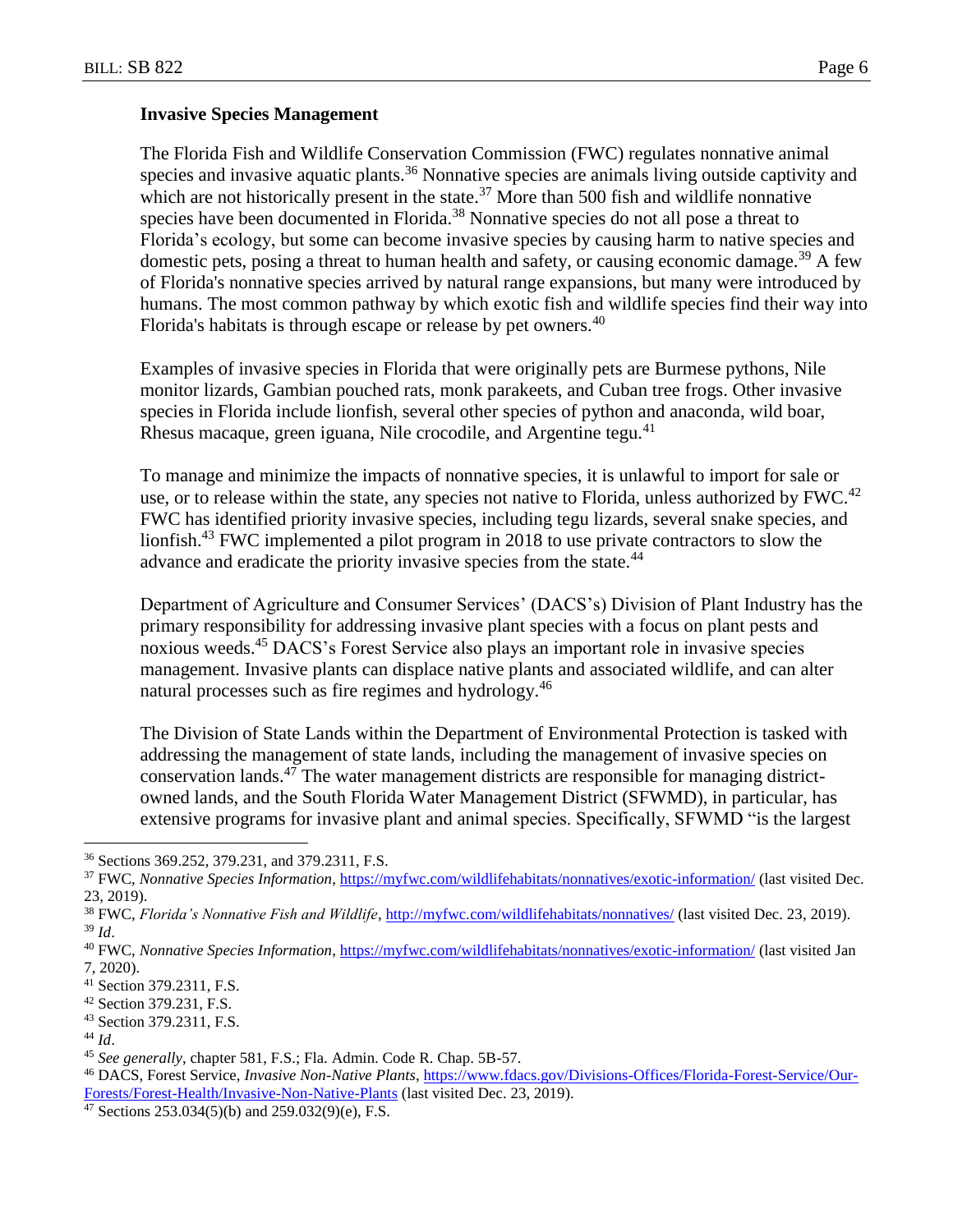single landowner in the region with nearly 1.5 million acres of public land within our boundaries…. Non-native plants and animals often aggressively invade natural habitats and drastically alter the ecology of natural systems."<sup>48</sup> SFWMD has numerous programs to combat invasive species including utilizing aerial drone technology to survey district lands from above to spot invasive pythons and alert hunters where they have been seen to help find and eliminate them faster.<sup>49</sup> Note, however, that the water management districts do not employ law enforcement personnel.

# **III. Effect of Proposed Changes:**

SB 822 amends s. 934.50, F.S., to authorize a non-law enforcement employee of the FWC or of the Florida Forest Service to use drones for the purpose of managing and eradicating invasive exotic plants or animals on public lands.

The bill provides an effective date of July 1, 2020.

### **IV. Constitutional Issues:**

A. Municipality/County Mandates Restrictions:

Not applicable. The bill does not require counties or municipalities to take an action requiring the expenditure of funds, reduce the authority that counties or municipalities have to raise revenue in the aggregate, nor reduce the percentage of state tax shared with counties or municipalities.

B. Public Records/Open Meetings Issues:

None.

C. Trust Funds Restrictions:

None.

D. State Tax or Fee Increases:

None.

 $\overline{a}$ 

E. Other Constitutional Issues:

None identified.

<sup>48</sup> SFWMD, *Vegetation and Exotic Control*,<https://www.sfwmd.gov/our-work/vegetation> (last visited Dec. 23, 2019). <sup>49</sup> SFWMD, *SFWMD Python Hunters Nearing 2,000 Snakes Eliminated*, [https://myemail.constantcontact.com/SFWMD-](https://myemail.constantcontact.com/SFWMD-Python-Hunters-Nearing-2-000-Snakes-Eliminated.html?soid=1117910826311&aid=9hpww0vXYtw)[Python-Hunters-Nearing-2-000-Snakes-Eliminated.html?soid=1117910826311&aid=9hpww0vXYtw](https://myemail.constantcontact.com/SFWMD-Python-Hunters-Nearing-2-000-Snakes-Eliminated.html?soid=1117910826311&aid=9hpww0vXYtw) (last visited Dec. 23, 2019).